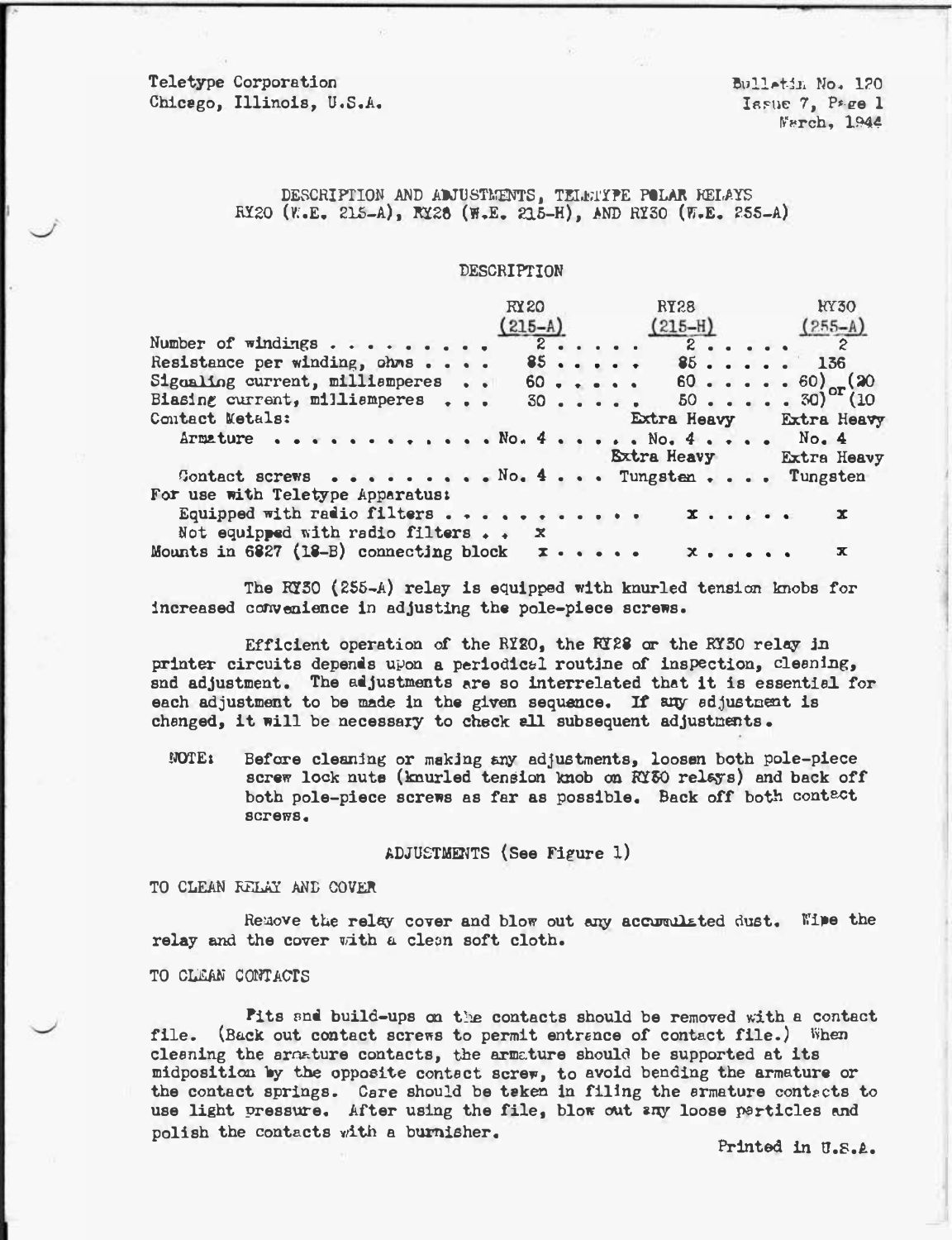## TO REMOVE MACNETIC PARTICLES FROM THE ARMATURE AND POLE-PIECE SCREWS

Any particles adhering to the armature or pole-piece screws should be removed by pressing a fresh piece of friction tape, wrapped aroung a piece of thin stiff nonmagnetic metal., against the particles, Do not rub the tape will collect further particles. ngainst the armature or pole-piece screws es this will leave a residue which

## POLE-PIECE SCREE'S AND RELAY TERETNALS

Make sure that pole-piece screwe and relay terminels are clean.

## AHMATURE ADJUSTMENT

•

The armeture should not touch the inside of the spool end the contacts should align eo that the centers of the contacts will not be out of alignment by more than 25% of the contact diameter.

To adjust, loosen the screws holding the spool heads to the relay frame and position the spool to meet the first requirement. Tighten the screws. Loosen the armature clamping screws (Figure 1) and poeition the armature both vertically and horizontally to meet the latter requirement. Tighten the screws.

NOTE: If necessary, position the contact screw brackets by means of the enlarged mounting holes in the relay frame to aid in meeting the latter requirement.

### \*ARMATURE CONTACT SPRINGS ALIGNAENT

The armature contact springs should be parallel to the amature and the tips of the armature contact springs should rest against each other, · approximately flat acrose their width, with a pressure of 20 to SO graze measured on one spring at the contact with the other spring held eo that it cannot follow its mate. If necessary, back off the contact screws. To adjust the tension of the armature contact spring, bend the spring toward or away from the other contact spring as required, and as close as practicable to the point where it ie riveted to the armature. Reset the contact screws.

#### CONTACT SCREW ADJUSTIENT

The clearance between the armature in its normal unoperated position and either contact screw should be approximately equal and when the armature ie held against one contact screw, there should be .005" to .005" clearance between the armature and the other contact screw.

To adjust, back off the pole-piece screws es fer as possible and position the contact screws to meet this requirement.

NOTE: The contact screws should be sufficiently tight in their brackete to hold any adjusted position. If necessary, remove the contact screw from the bracket end force the two portions of the split end of' the bracket closer together to meet this requirement.

Indicatee Addition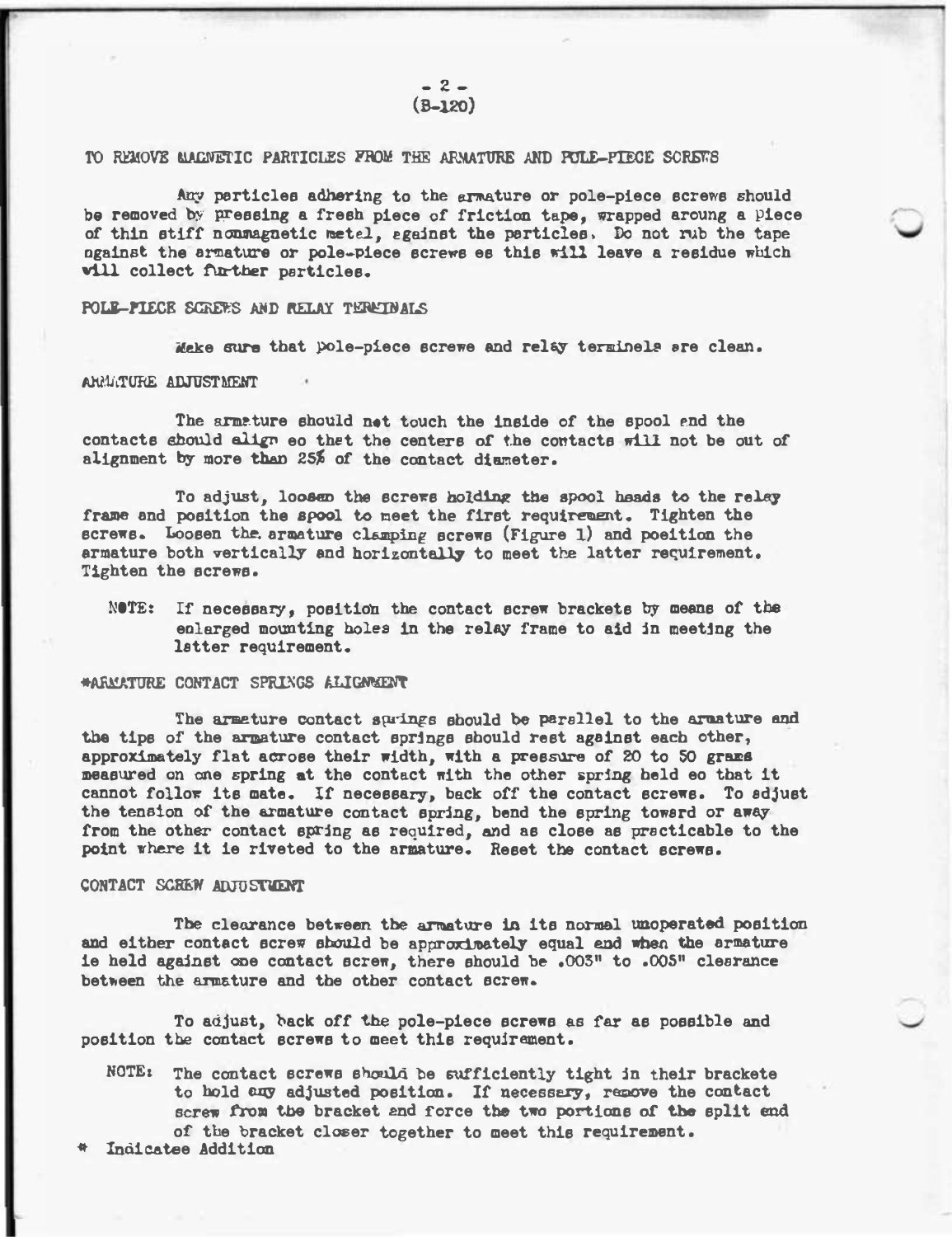$-7 (B-120)$ 

### POLE-PIECE SCREWS ADJUSTMENT

## RECUIREMENTS:

- (1) When the ermatura is held first egainst one contact forew end then against the other, the ermeture stop pins should not touch the pole-yiece acrews.
- (2) The armature should be centered in the magnetic field between the pole-piece screws, i.e., the armature should either "floet" in the gap between the contact screws, or, it should stay egeinst either contact, with approximately the same pressure when moved there by hend.

#### PROCEDURE:

- (1) Back off both pole-piece screws end check the contact screw adjustment. Readjust if necessary.
- $(z)$  Advance the right pole-piece screw until, with its locknut tight (knurled tension knob on RYHO releve), the right pole-piece acrew pushes the armature far enough to just touch the left-hand contect screw. Beck off the right pole-piece screw approximately 1/4 turn from this position until REQUIREMENT (1) is met. Tighten the locknut.
	- (3) Advance the left pole-piece screw until REQUIREMENT (2) is met. Tighten the locknut. If this disturbs the adjustment, reposition the left pole-piece gcrew and retighten the locknut to meet the requirement.
- NOTE: When edjusting the pole-piece screws on RY30 relays, the knurled tension nuts should be sufficiently tight to hold the pole-piece screws in the adjusted position.

#### WIRING DIAGRAM

Figure 1 shows the relay wiring.

Indicatee Clinnge